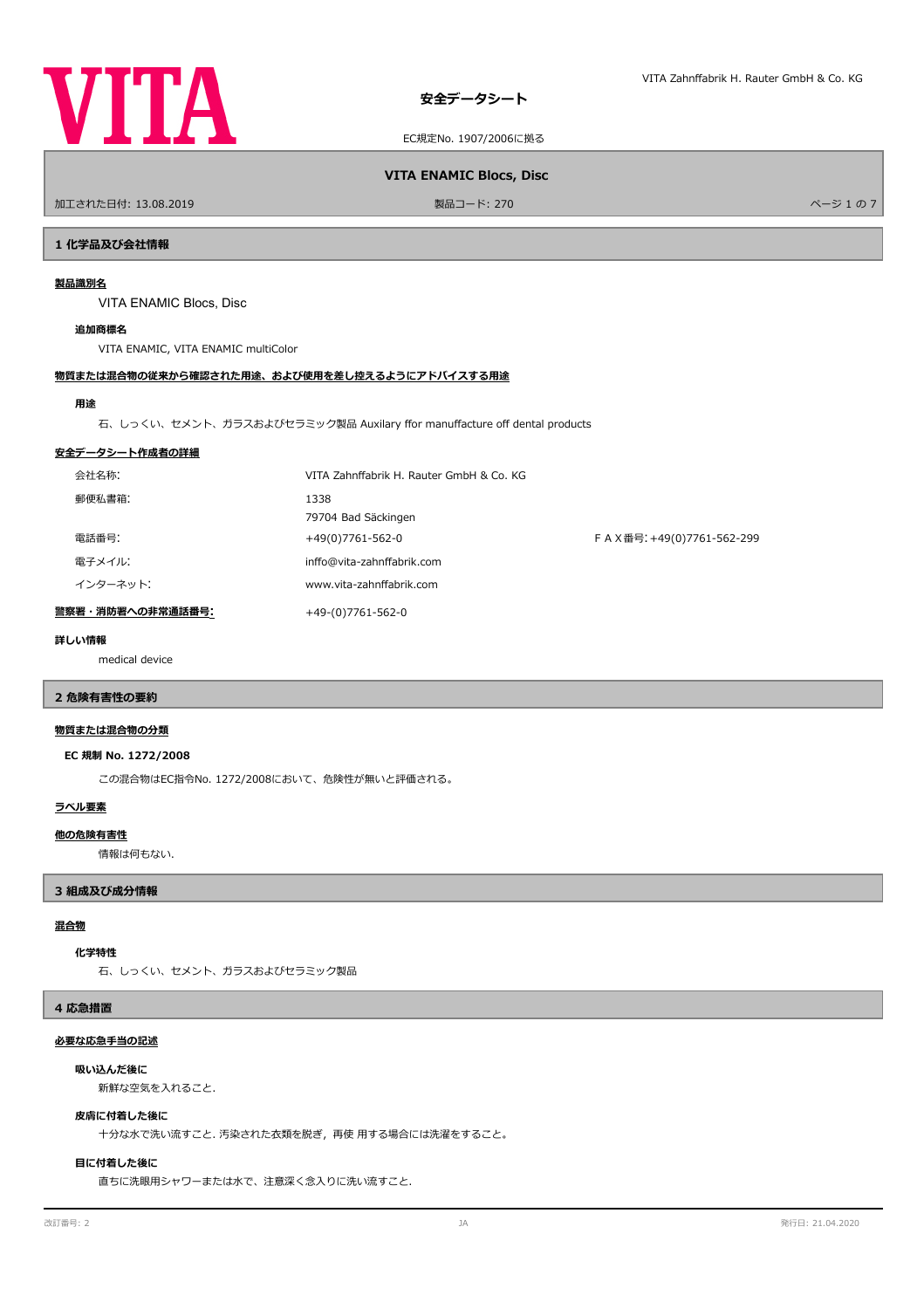# **VITA**

EC規定No. 1907/2006に拠る

# **VITA ENAMIC Blocs, Disc**

ールエされた日付: 13.08.2019 しかい こうしょう おおとこ かんきょう かんきょう 製品コード: 270 しかい こうしょう アイ・エム アイ・エム アイ・ジュ の 7 しかい パージュ の 7

### **葛下後**

直ちに口をすすぎ、たくさんの水を飲むこと.

# **最も重要な症状および作用、急性および後発性**

情報は何もない.

# **緊急治療および特別処置が必要な兆候**

症状に応じて処置すること。

### **5 火災時の措置**

#### **消火剤**

### **適切な消火剤**

消火対策を、周辺地域に適合するよう調整すること.

# **物質または混合物特有の危険有害性**

発火性ではない 。

### **消防士のための事前注意事項**

火災の場合: 自給式呼吸器具を着用すること。

#### **追加の指摘**

汚染された消火用水は、分別して回収すること. 排水管や自然水系に流入させないこと.

### **6 漏出時の措置**

### **人体に対する予防措置、保護具および緊急時措置**

粉塵の発生を防ぐこと. 粉塵の吸入を避けること。

### **環境に対する予防措置**

下水道、あるいは自然水系に流入させないこと.

### **封じ込めおよび浄化方法と機材**

機械で拾い上げること. その受け入れた物質は、廃棄物処理の章に従って、取り扱うこと.

### **他のセクションを参照**

安全取扱い: 参照箇所 節 7

個人用保護具: 参照箇所 節 8

廃棄物処理: 参照箇所 節 13

# **7 取扱い及び保管上の注意**

### **安全な取扱のための予防措置**

### **安全取り扱い注意事項**

特別な予防措置は必要ではない.

### **火災および爆発防護に関するアドバイス**

特別な防火対策は、必要ではない.

### **配合禁忌等、安全な保管条件**

# **倉庫と容器の需要**

容器は、密閉した状態を保つこと.

### **共同貯蔵に関する注意事項**

特別な予防措置は必要ではない.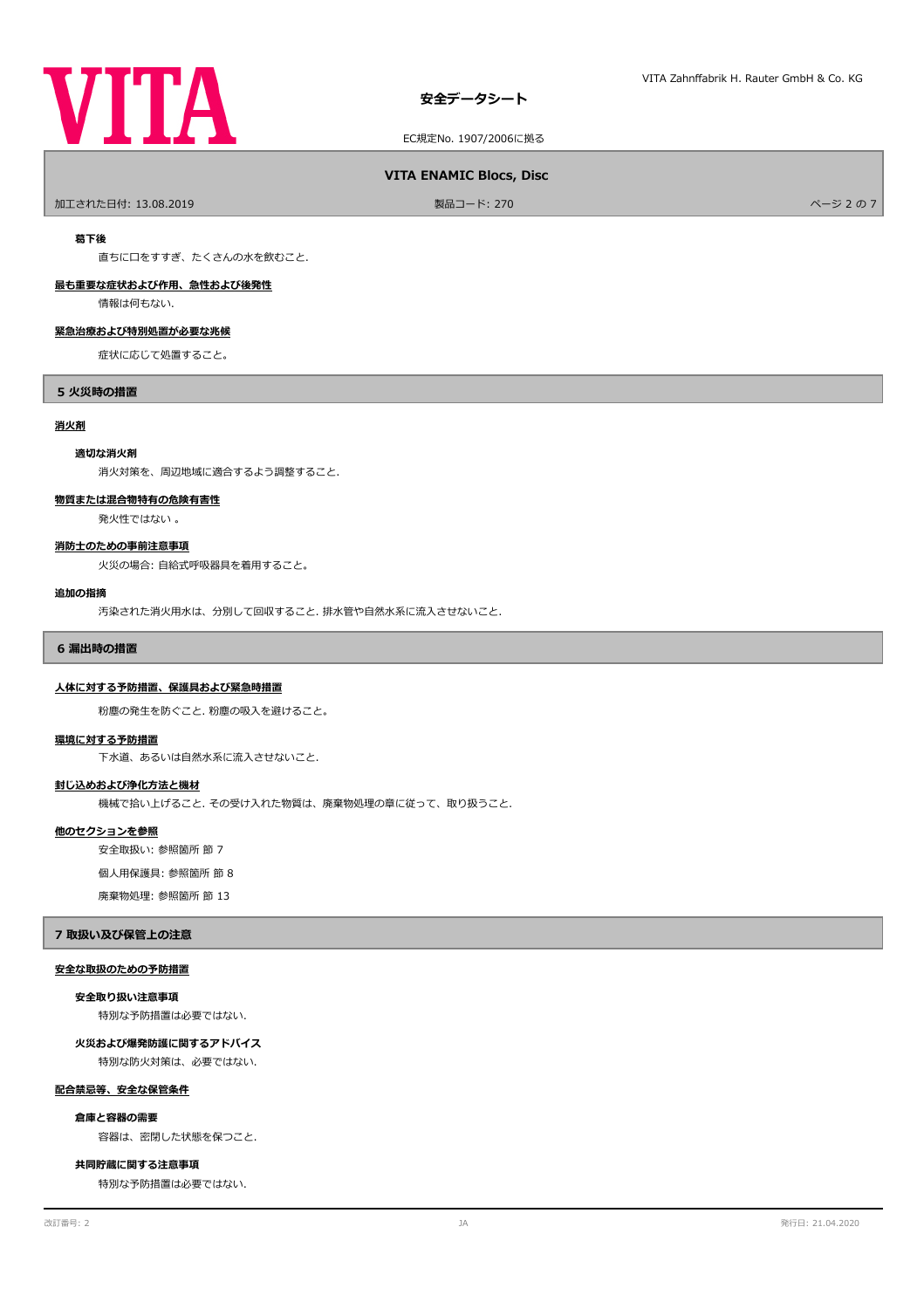

EC規定No. 1907/2006に拠る

### **VITA ENAMIC Blocs, Disc**

ールエされた日付: 13.08.2019 しかい こうしょう おおとこ かんきょう かんきょう 製品コード: 270 しかい こうしょう アイエンジェクト アイ・ジョウ ストランド パージョウ

### **8 ばく露防止及び保護措置**

# **管理パラメーター**

### **曝露防止**

# **保護・衛生対策**

汚染された衣類を脱ぐこと。 休憩の前又は作業終了後には手を洗うこと。 職場では、飲食、喫煙、鼻をかむ ことはしないこと.

### **眼/顔面用の保護具**

保護眼鏡/保護面を着用すること.

# **手の保護具**

化学物質を取り扱う際には、4桁の検査番号を含むCE表示のついた化学物質用保護手袋に限り、着用しなけれ ばならない. 化学物質用保護手袋は、職場で扱う危険物質の濃度や量に応じて、適したものを選ばなければな らない. 前述した保護手袋を特別な用途に使用する場合、手袋の製造者に、化学物質耐性について確認するこ とが望ましい.

# **皮膚の保護**

防護衣の使用。

# **呼吸器の保護**

呼吸用保護具を着用すること。 粉塵の吸入を避けること。 高濃度の箇所では、十分な換気と局所排気を行う

こと。

# **9 物理的及び化学的性質**

# **基礎物理および化学特性の情報**

| 物質の状態:<br>色:          | 固体  |                |  |  |
|-----------------------|-----|----------------|--|--|
| 臭い!                   | 無臭の |                |  |  |
| pH值:                  |     | 確定されていない       |  |  |
| 状態の変化                 |     |                |  |  |
| 融点:                   |     | 確定されていない       |  |  |
| 沸点, 初留点及び沸騰範囲:        |     | ?              |  |  |
| 引火点:                  |     | $\overline{?}$ |  |  |
| 引火性                   |     |                |  |  |
| 固体:                   |     | 確定されていない       |  |  |
| ガス:                   |     | 非該当            |  |  |
| 爆発特性                  |     |                |  |  |
| その製品は、(で)ない:爆発の危険がある。 |     |                |  |  |
| 爆発下限:                 |     | 確定されていない       |  |  |
| 爆発上限:                 |     | 確定されていない       |  |  |
| 自然発火温度                |     |                |  |  |
| 固体:                   |     | 確定されていない       |  |  |
| ガス:                   |     | 非該当            |  |  |
|                       |     |                |  |  |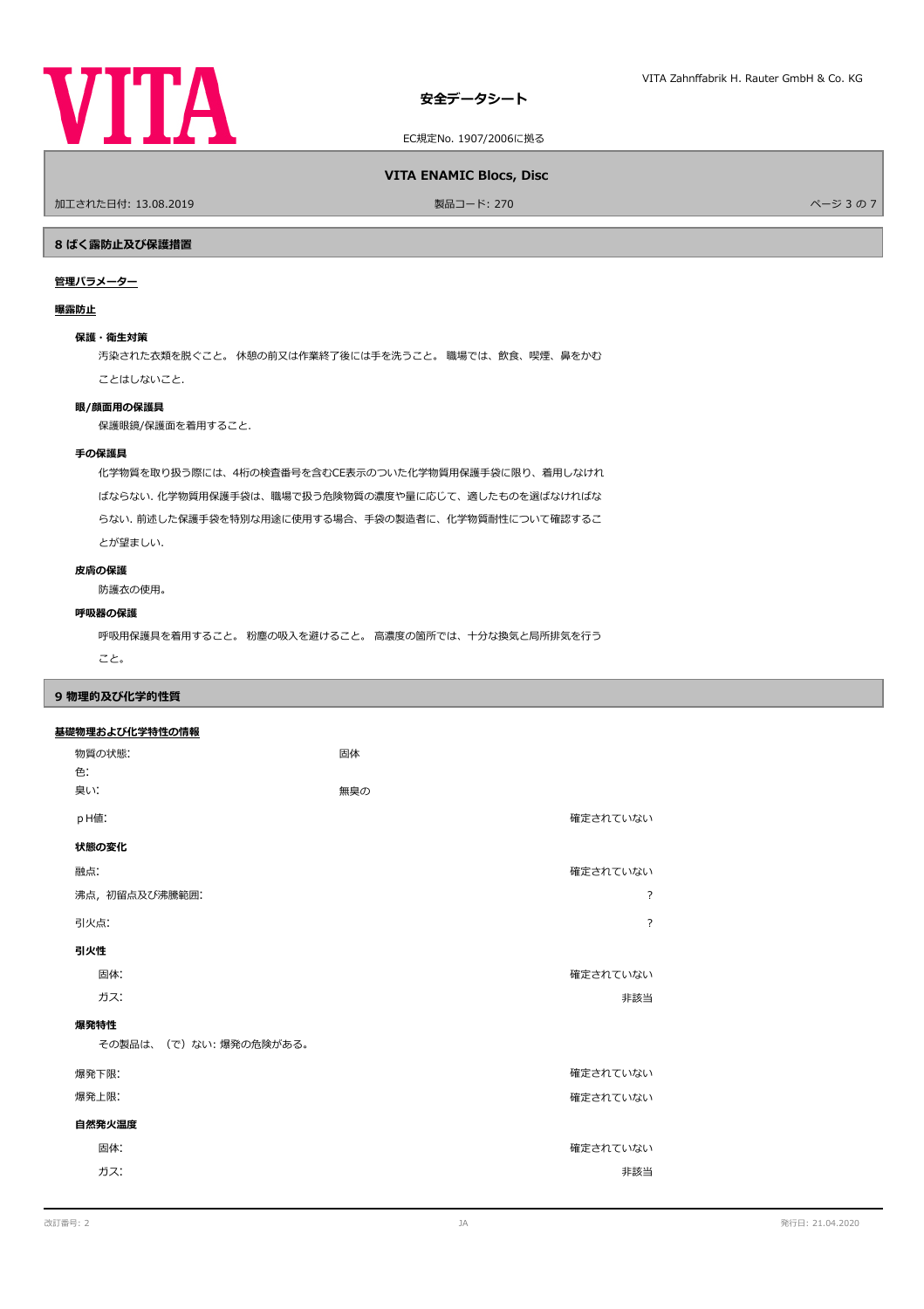

# **安全データシート**

EC規定No. 1907/2006に拠る

| <b>VITA ENAMIC Blocs, Disc</b> |                           |         |  |  |  |  |  |
|--------------------------------|---------------------------|---------|--|--|--|--|--|
| 加工された日付: 13.08.2019            | 製品コード: 270                | ページ 4の7 |  |  |  |  |  |
| 分解温度:                          | 確定されていない                  |         |  |  |  |  |  |
| 酸化特性<br>燃焼を促進しない。              |                           |         |  |  |  |  |  |
| 蒸気圧:                           | $\le$ =1100 hPa           |         |  |  |  |  |  |
| $(\tau$ 50 °C)                 |                           |         |  |  |  |  |  |
| 密度:                            | 2,00000 g/cm <sup>3</sup> |         |  |  |  |  |  |
| 水溶性:                           | いいえ                       |         |  |  |  |  |  |
| 溶媒に対する溶解性<br>確定されていない          |                           |         |  |  |  |  |  |
| 水分配係数:                         | 確定されていない                  |         |  |  |  |  |  |
| 蒸気密度:                          | 確定されていない                  |         |  |  |  |  |  |
| 蒸発速度:                          | 確定されていない                  |         |  |  |  |  |  |
| その他の情報                         |                           |         |  |  |  |  |  |
| 固形分濃度:                         | 0,0%                      |         |  |  |  |  |  |

# **10 安定性及び反応性**

### **反応性**

規定に従って取扱い及び貯蔵される場合、有害反応はない。

# **化学的安定性**

本製品を通常の常温で保管すると安定である。

# **危険有害反応性の可能性**

知られた有害反応はない。

# **避けるべき条件**

(一つも、何も、誰も)ない/(一つも、何も、誰も)ない

### **不適合物質**

情報は何もない.

# **危険有害性のある分解生成物**

既に知られた有害分解製品はない。

# **11 有害性情報**

### **毒性情報**

### **急性毒性**

入手可能なデータによれば、分類基準が満たされていない。

### **刺激性及び腐食性**

入手可能なデータによれば、分類基準が満たされていない。

### **感作性影響**

入手可能なデータによれば、分類基準が満たされていない。

### **生殖における発ガン性/変異原性/有毒性の影響**

入手可能なデータによれば、分類基準が満たされていない。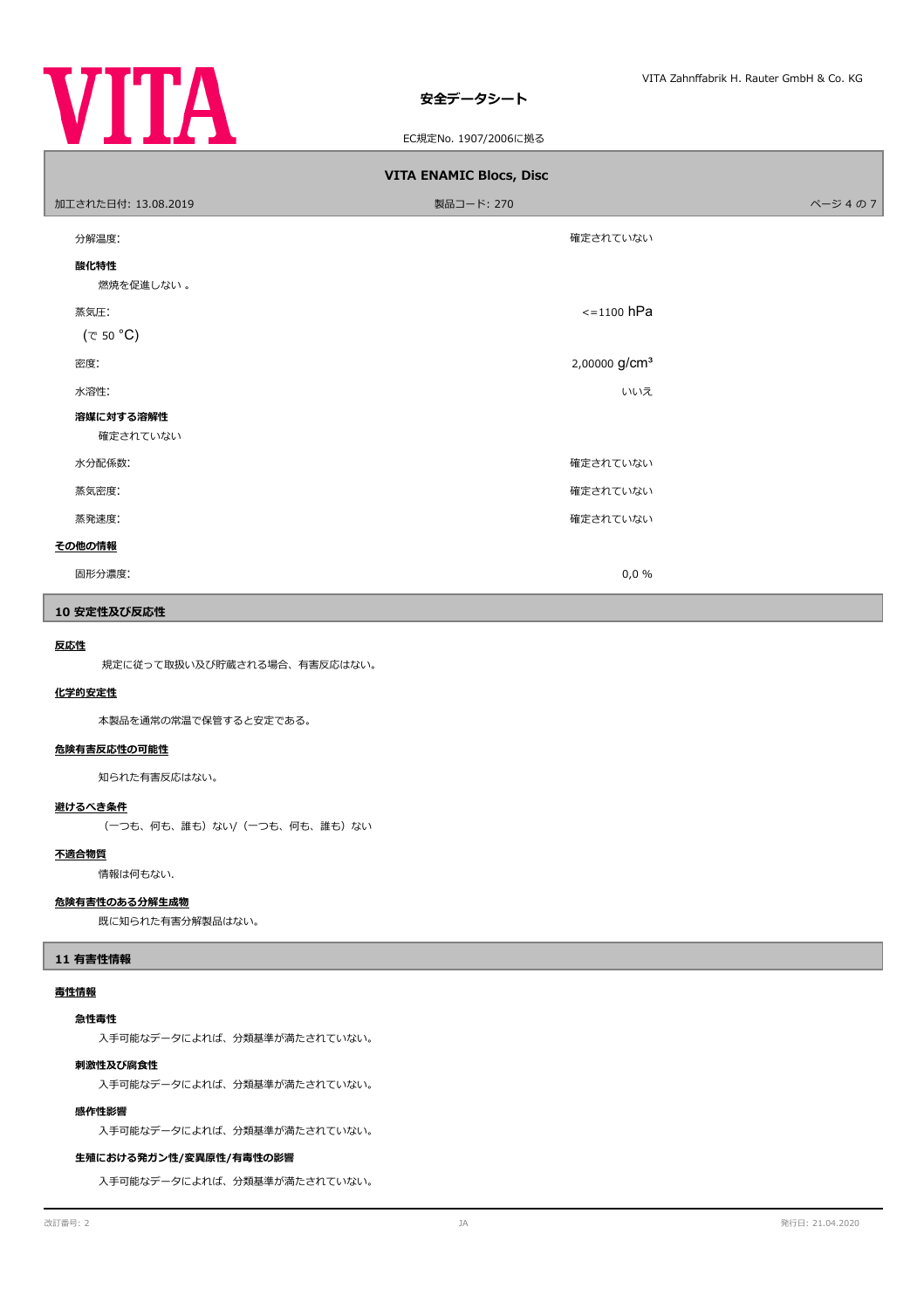

EC規定No. 1907/2006に拠る

# **VITA ENAMIC Blocs, Disc**

ールエされた日付: 13.08.2019 しかい こうしょう おおとこ かんきょう かんきょう 製品コード: 270 しかい こうしょう アイエンジェクト アイ・ショップ パージ 5 の 7

### **特定標的臓器毒性(単回暴露)**

入手可能なデータによれば、分類基準が満たされていない。

# **特定標的臓器毒性(反復暴露)**

入手可能なデータによれば、分類基準が満たされていない。

### **吸引性呼吸器有害性**

入手可能なデータによれば、分類基準が満たされていない。

### **テストに関するその他のインフォーメーション**

この混合物はEC指令No 1272/2008 [CLP]において、危険性が無いと評価される.

### **12 環境影響情報**

# **毒性**

その製品は、(で)ない: 生態毒性。

### **残留性と分解性**

その製品は、検査されなかった.

### **生物蓄積性**

その製品は、検査されなかった.

### **土壌中の移動度**

その製品は、検査されなかった.

# 情報は何もない. **他の有害影響**

### **詳しい情報**

環境への放出を避けること。

### **13 廃棄上の注意**

### **廃棄物処理方法**

### **廃棄の勧告**

下水道、あるいは自然水系に流入させないこと. 廃棄物は該当法規に従って廃棄すること。

### **汚染した包装**

十分な水で洗い流すこと. 完全に中身が空の包装容器は、再生利用に引き渡すことができる.

# **14 輸送上の注意**

# **海上輸送 (IMDG)**

|                       | UN番号:           | No dangerous good in sense off this transport regulation  |
|-----------------------|-----------------|-----------------------------------------------------------|
|                       | 正式の国連輸送名:       | No dangerous good in sense off this transport regulation. |
|                       | 輸送における危険有害性クラス: | No dangerous good in sense off this transport regulation. |
|                       | 包装等級(PG):       | No dangerous good in sense off this transport regulation. |
| 空輸 (ICAO-TI/IATA-DGR) |                 |                                                           |
|                       | UN番号:           | No dangerous good in sense off this transport regulation  |
|                       | 正式の国連輸送名:       | No dangerous good in sense off this transport regulation. |
|                       | 輸送における危険有害性クラス: | No dangerous good in sense off this transport regulation. |
|                       |                 |                                                           |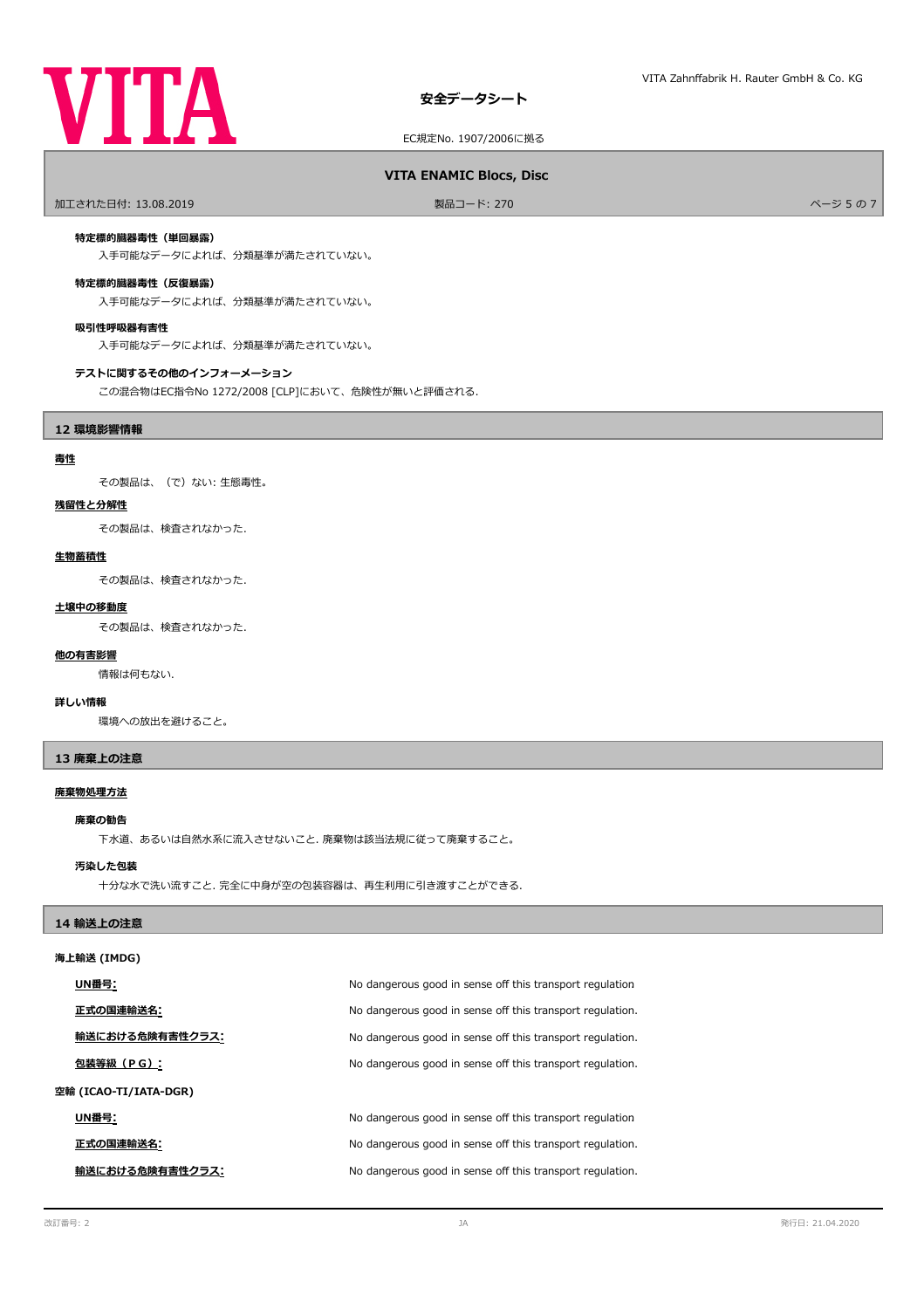

# **安全データシート**

EC規定No. 1907/2006に拠る

| <b>VITA ENAMIC Blocs, Disc</b>                |                                                           |        |  |  |
|-----------------------------------------------|-----------------------------------------------------------|--------|--|--|
| 加工された日付: 13.08.2019                           | 製品コード: 270                                                | ページ6の7 |  |  |
| 包装等級 (PG):                                    | No dangerous good in sense off this transport regulation. |        |  |  |
| 環境危険有害性                                       |                                                           |        |  |  |
| 環境に有害である:                                     | いいえ                                                       |        |  |  |
| 使用者のための特別な予防措置<br>情報は何もない.                    |                                                           |        |  |  |
| MARPOL 73/78 の付属文書 II および IBC Code に準拠するバルク輸送 |                                                           |        |  |  |
| 非該当                                           |                                                           |        |  |  |
| 15 適用法令                                       |                                                           |        |  |  |
| 物質または混合物に固有の安全、健康および環境に関する規則/法律               |                                                           |        |  |  |
| 国内規定情報                                        |                                                           |        |  |  |
| 水に与える有害性等級 (ドイツ):                             | - - 水を汚染しない                                               |        |  |  |

# **16 その他の情報**

### **略称と頭字語の説明**

ADR: Accord européen sur le transport des marchandises dangereuses par Route

(European Agreement concerning the International Carriage of Dangerous Goods by Road)

IMDG: International Maritime Code ffor Dangerous Goods

IATA: International Air Transport Association

GHS: Globally Harmonized System off Classiffcation and Labelling off Chemicals

EINECS: European Inventory off Existing Commercial Chemical Substances

ELINCS: European List off Notiffed Chemical Substances

CAS: Chemical Abstracts Service

LC50: Lethal concentration, 50%

LD50: Lethal dose, 50%

CLP: Classifcation, labelling and Packaging

REACH: Registration, Evaluation and Authorization off Chemicals

GHS: Globally Harmonised System off Classiffcation Labelling and Packaging off Chemicals

UN: United Nations

DNEL: Derived No Efect Level

DMEL: Derived Minimal Efect Level

PNEC: Predicted No Efect Concentration

ATE: Acute toxicity estimate

LL50: Lethal loading, 50%

EL50: Efect loading, 50%

EC50: Efective Concentration 50%

ErC50: Efective Concentration 50%, growth rate

NOEC: No Observed Efect Concentration

BCF: Bio-concentration factor

PBT: persistent, bioaccumulative, toxic

vPvB: very persistent, very bioaccumulative